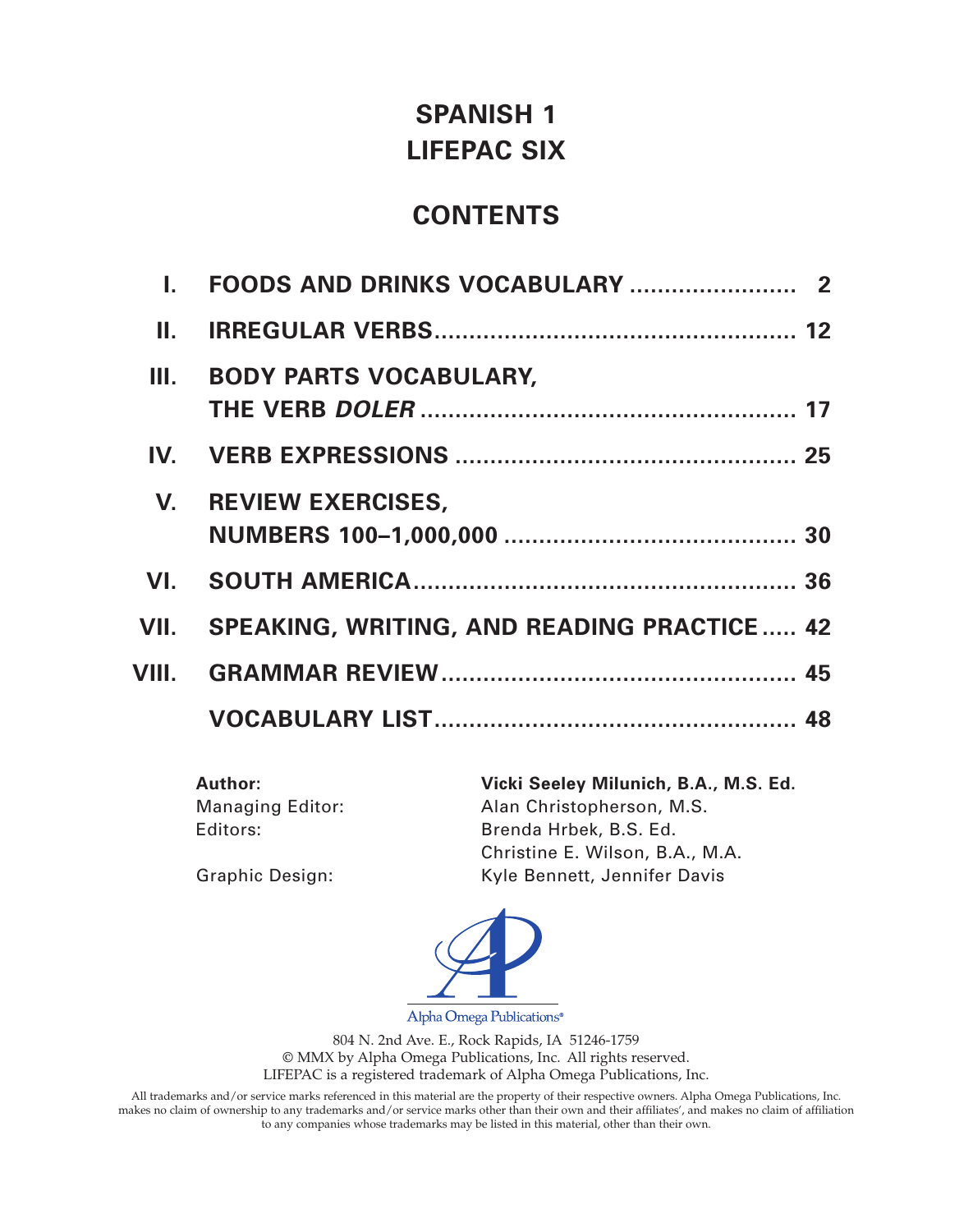**Note to Students:** Whenever you are prompted to listen to an audio portion of an exercise (indicated by the icon), a blank has been provided for you to record the audio CD track number. This will aid you in quickly locating the correct track number when you review.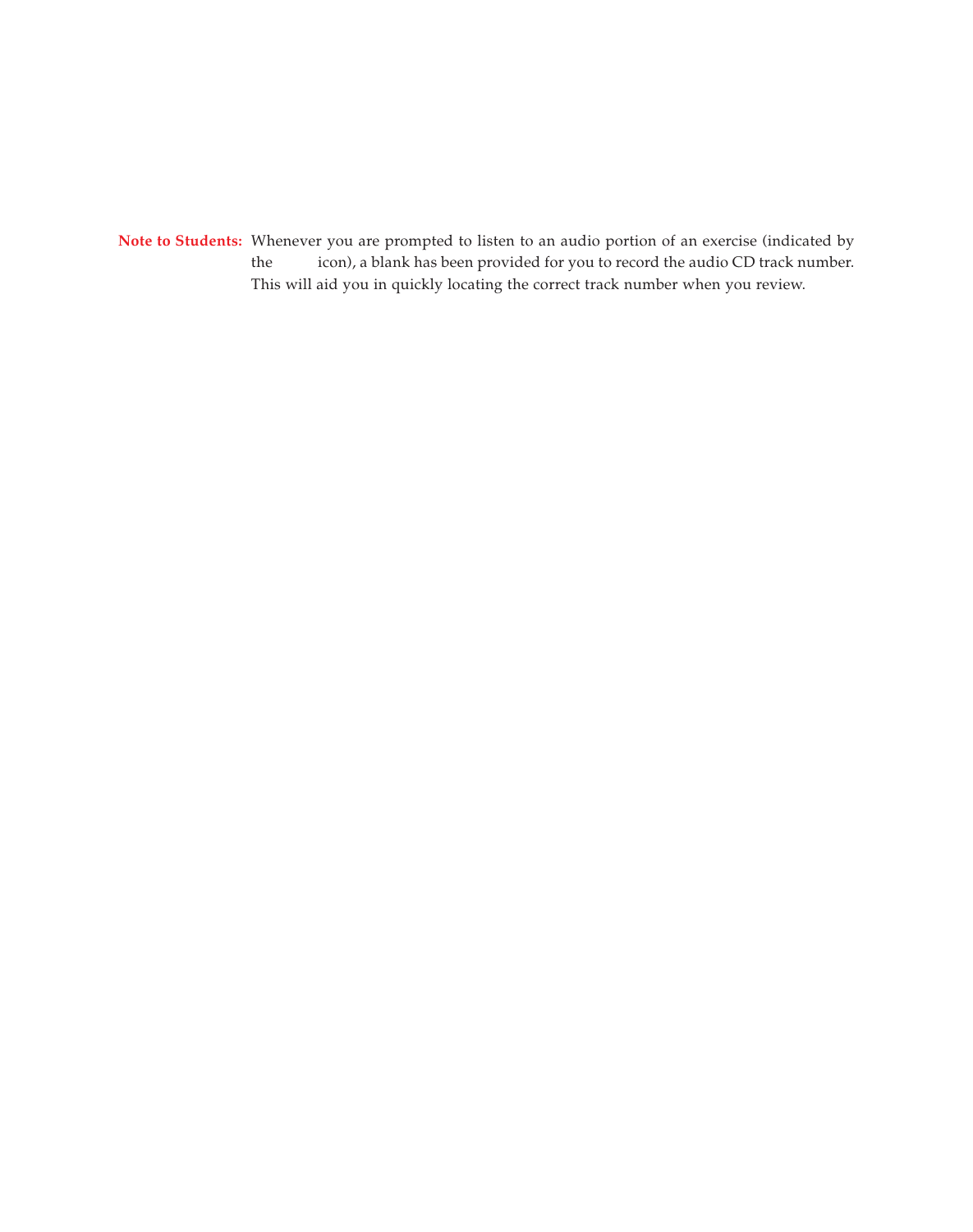## **SPANISH 1: LIFEPAC SIX IN THE RESTAURANT**

#### **OBJECTIVES**

When you have completed this LIFEPAC, you should be able to:

- 1. Use vocabulary related to food and parts of the body.
- 2. Use a variety of idiomatic phrases.
- 3. Conjugate a variety of verbs with irregular forms.
- 4. Express that something hurts.
- 5. Use *hay*.
- 6. Express numbers from 100–1,000,000.
- 7. Be familiar with the South American countries where Spanish is spoken.

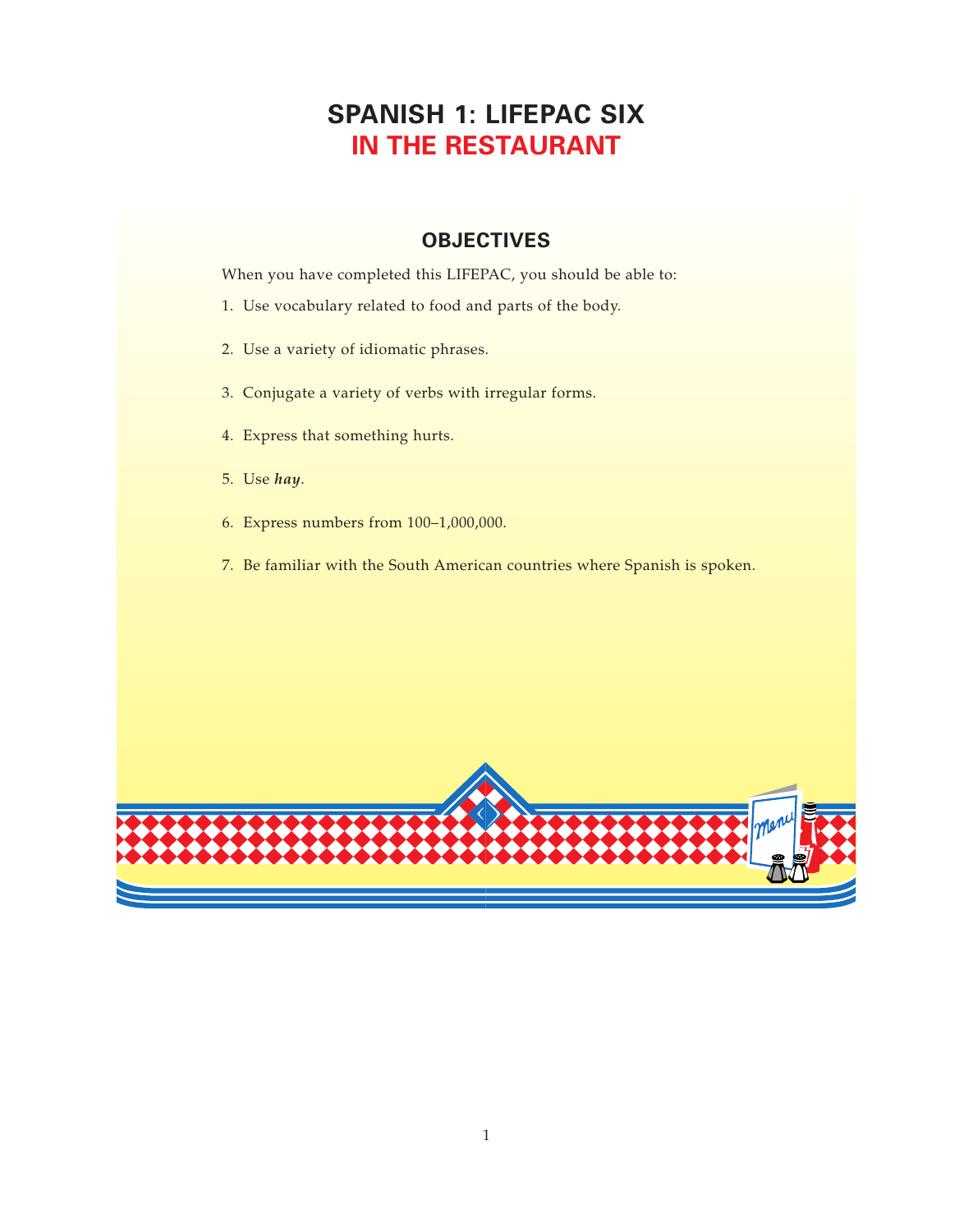### **I. FOODS AND DRINKS VOCABULARY**

Listen and repeat this conversation. **(CD Track #** \_\_\_\_\_\_ )

#### **En el restaurante**

| Pablo:                                             | ¿Qué quieres pedir?                               |  |  |
|----------------------------------------------------|---------------------------------------------------|--|--|
| Anita:                                             | No sé. ¿Qué piensas pedir?                        |  |  |
| Pablo:                                             | Me gusta el arroz con pollo, pero el biftec       |  |  |
|                                                    | parece bien.                                      |  |  |
| Anita:                                             | El biftec aquí es muy delicioso, pero prefiero el |  |  |
|                                                    | jamón con papas y una ensalada de                 |  |  |
|                                                    | verduras.                                         |  |  |
| Pablo:                                             | Parece bien, pero me gusta la paella también.     |  |  |
| Anita:                                             | Tienes que decidir. Ya viene el camarero.         |  |  |
| El camarero:                                       | Buenas noches. ¿En qué puedo servirles?           |  |  |
| Pablo:                                             | ¿Cuál es la especialidad del día?                 |  |  |
| Hoy tenemos la paella valenciana y<br>El camarero: |                                                   |  |  |
|                                                    | una ensalada, o la ternera.                       |  |  |
| Pablo:                                             | Las dos parecen deliciosas. Me gustaría la        |  |  |
|                                                    | ternera. También una ensalada de verduras.        |  |  |
| El camarero:                                       | Muy bien. $\chi$ Y Ud.?                           |  |  |
| Anita:                                             | Me gustaría la paella. Parece bien hoy.           |  |  |
| El camarero:                                       | ¿Le gustaría una ensalada?                        |  |  |
| Anita:                                             | Sí, por favor.                                    |  |  |
|                                                    | El camarero: $\chi$ Y para beber?                 |  |  |
| Anita:                                             | Me gustaría agua.                                 |  |  |
| Pablo:                                             | Lo mismo para mí.                                 |  |  |



**Pablo, Anita, y el camarero**

#### **Translation – In the restaurant**

| Paul:          | What do you want to order?                                                             |
|----------------|----------------------------------------------------------------------------------------|
| Anita:         | I don't know. What are you thinking of ordering?                                       |
| Paul:          | I like the chicken and rice, but the steak seems good.                                 |
| Anita:         | The steak here is very delicious, but I prefer ham and potatoes and a vegetable salad. |
| Paul:          | That sounds good, but I like the paella also.                                          |
| Anita:         | You have to decide. Here comes the waiter.                                             |
| Waiter:        | Good evening. How may I help you?                                                      |
| Paul:          | What is the specialty of the day?                                                      |
| Waiter:        | Today we have paella Valenciana and a salad or the veal.                               |
| Paul:          | Both sound delicious. I would like the veal. Also a vegetable salad.                   |
| <b>Waiter:</b> | Very good. And you?                                                                    |
| Anita:         | I would like the paella. It sounds good today.                                         |
| Waiter:        | Would you like a salad?                                                                |
| Anita:         | Yes, please.                                                                           |
| Waiter:        | And to drink?                                                                          |
| Anita:         | I would like water.                                                                    |
| Pablo:         | The same for me.                                                                       |
|                |                                                                                        |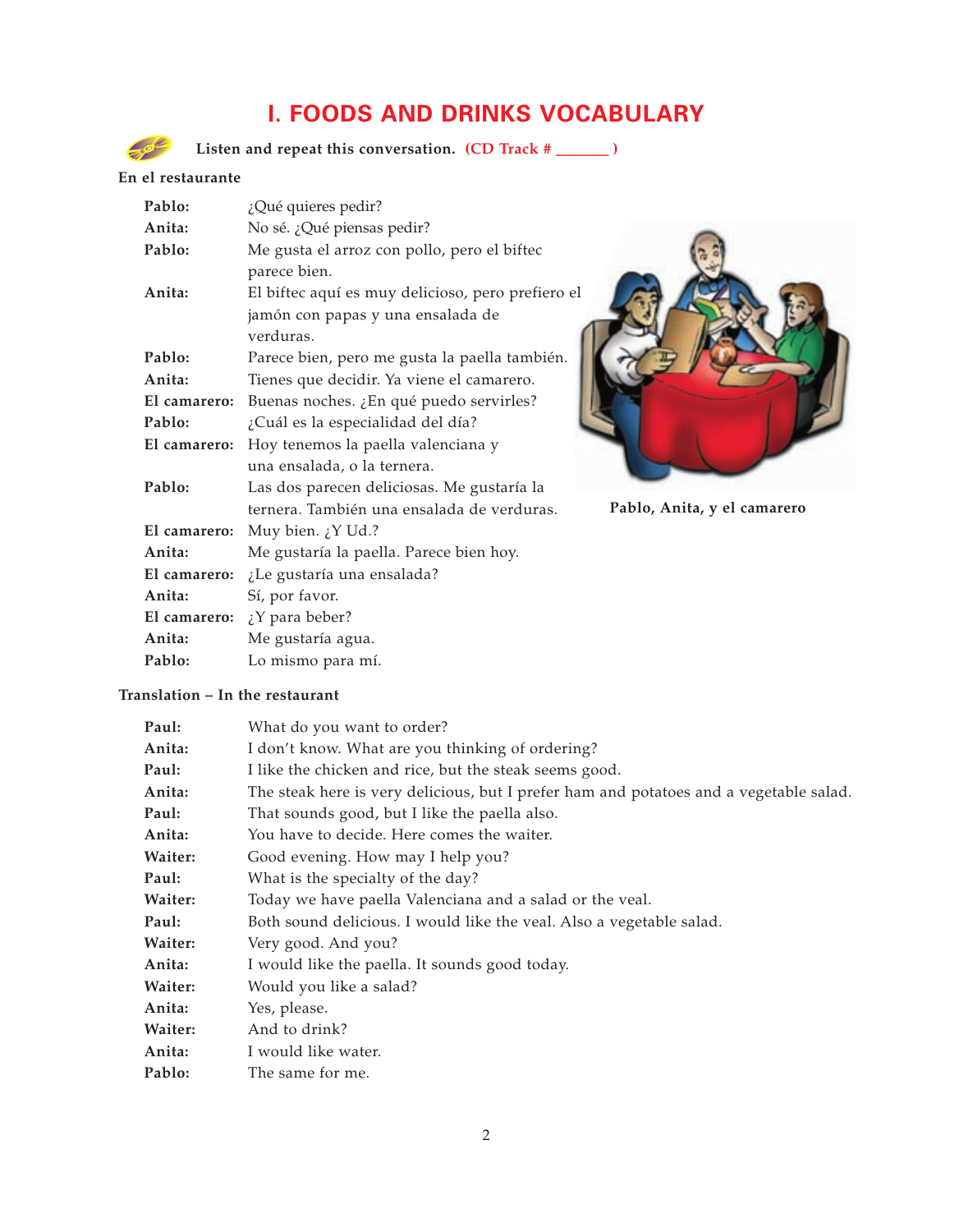

 $1.1$ 

Look at the conversation and write the meanings of the following words or phrases.

| a. el arroz con pollo                                                                                           |
|-----------------------------------------------------------------------------------------------------------------|
|                                                                                                                 |
|                                                                                                                 |
|                                                                                                                 |
|                                                                                                                 |
|                                                                                                                 |
|                                                                                                                 |
|                                                                                                                 |
|                                                                                                                 |
| j. la especialidad del día entre establecer establecer establecer establecer establecer establecer establecer e |
|                                                                                                                 |
| l. lo mismo para mí                                                                                             |



#### Conversación

Practice reading this conversation several times with your learning partner.



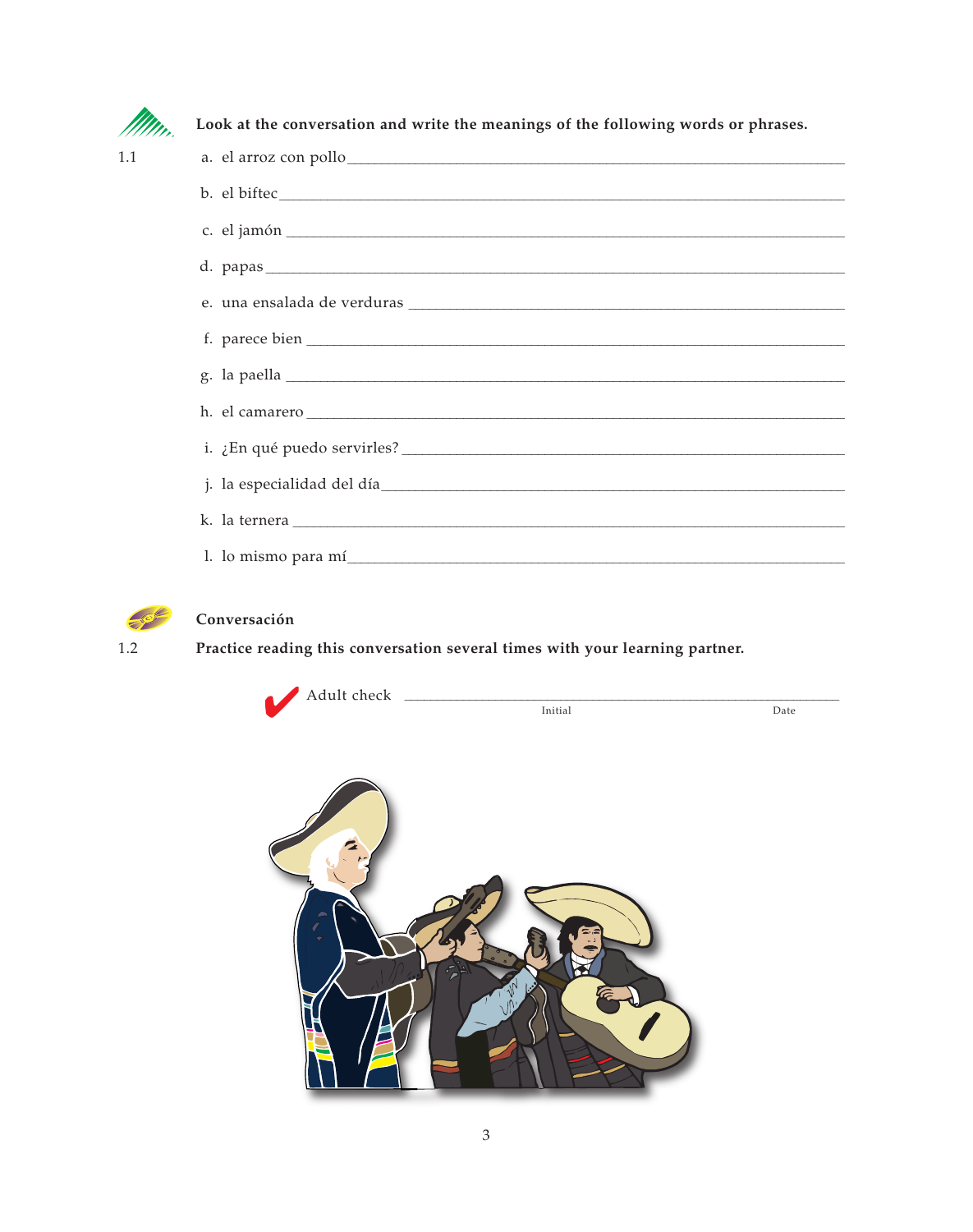#### **El vocabulario de la comida – Food vocabulary**

Listen and repeat the following food vocabulary words. (CD Track # \_\_\_\_\_\_ )  $-60$ 

#### **Las comidas – food:**

#### **Las bebidas – drinks:**

| la carne              | meat       | el agua                             | water            |
|-----------------------|------------|-------------------------------------|------------------|
| la carne asada        | roast beef | la leche                            | milk             |
| el pollo              | chicken    | el jugo                             | juice            |
| el pescado            | fish       | el refresco                         | soft drink, soda |
| las chuletas de cerdo | pork chops | el café                             | coffee           |
| el biftec/bistec      | steak      | el té                               | tea              |
| la ternera            | veal       | el chocolate                        | hot chocolate    |
| el jamón              | ham        | el batido                           | shake            |
| la hamburguesa        | hamburger  | el vino                             | wine             |
| el tocino             | bacon      | <b>Otras comidas - other foods:</b> |                  |
| los mariscos          | seafood    |                                     |                  |

#### **Las legumbres o las**

#### **verduras – vegetables:**

| los frijoles    | beans       |
|-----------------|-------------|
| las papas       | potatoes    |
| las zanahorias  | carrots     |
| las habichuelas | green beans |
| el maíz         | corn        |
| las espinacas   | spinach     |
| los guisantes   | peas        |
| la lechuga      | lettuce     |
| el tomate       | tomato      |
| la cebolla      | onion       |

#### **Las frutas – fruits:**

| la manzana | apple        |
|------------|--------------|
| las uvas   | grapes       |
| las fresas | strawberries |
| la pera    | pear         |
| la naranja | orange       |
| el melón   | melon        |
| el durazno | peach        |
| la piña    | pineapple    |
| el plátano | banana       |

#### **Los postres – desserts:**

| los pasteles | pastries        |
|--------------|-----------------|
| las tartas   | pies            |
| el helado    | ice cream       |
| el pastel    | cake            |
| el flan      | caramel custard |

| la sal           | salt         |
|------------------|--------------|
| la pimienta      | pepper       |
| el azúcar        | sugar        |
| la mantequilla   | butter       |
| el pan           | bread        |
| la mermelada     | jam          |
| la sopa          | soup         |
| las papas fritas | French fries |
| el cereal        | cereal       |
| los huevos       | eggs         |
| un sándwich      | a sandwich   |
| el yogur         | yogurt       |
| el arroz         | rice         |
| la pizza         | pizza        |
| la pasta         | pasta        |
| el queso         | cheese       |

#### **Verbos:**

**comer** to eat **beber** to drink **preparar** to prepare **cocinar** to cook **poner la mesa** to set the table desayunar to eat breakfast **almorzar (o–ue)** to eat lunch **cenar** to eat dinner/supper

# **tomar** to drink, to take medicine **pedir (e–i)** to order, to ask for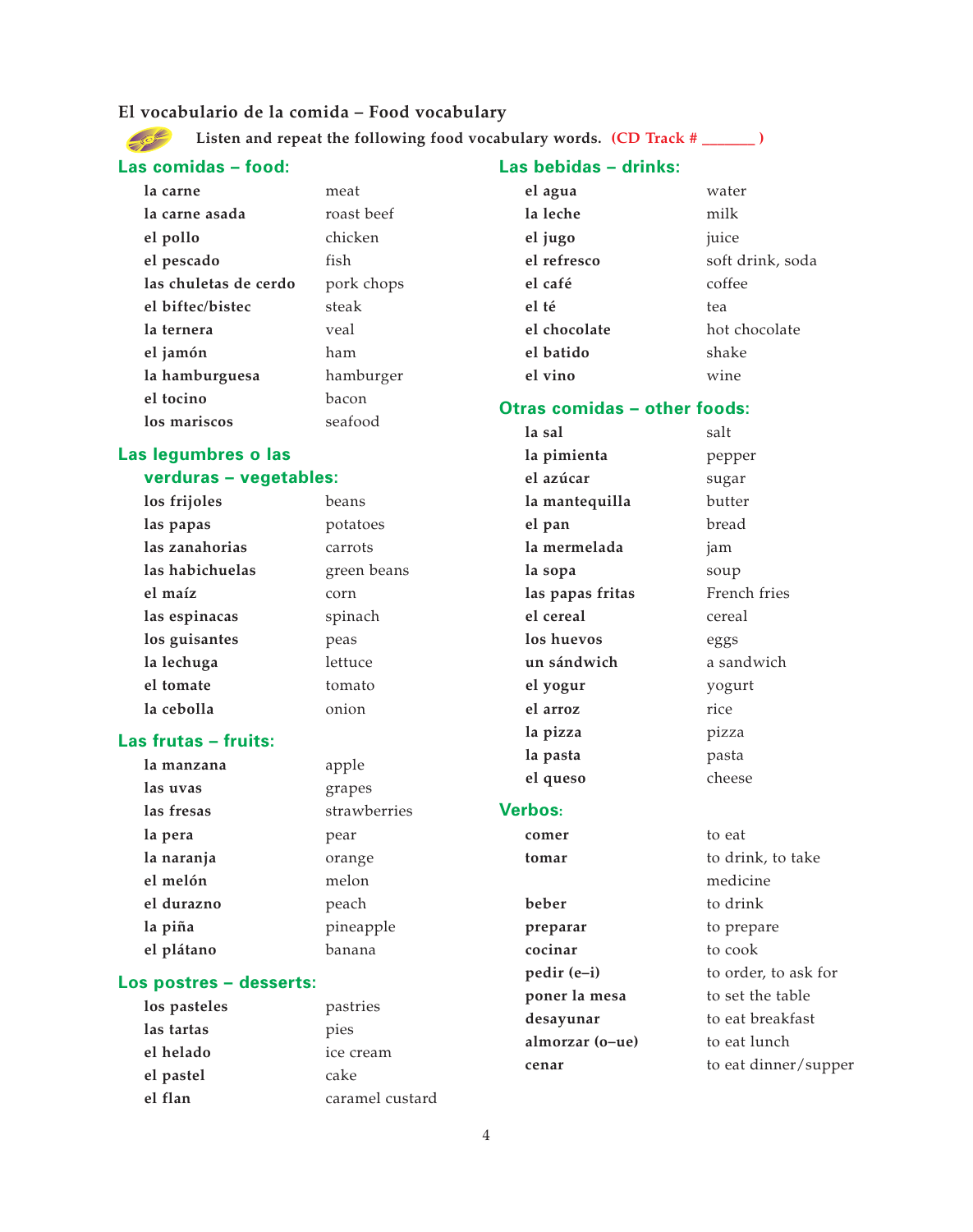

#### **Listen and repeat. (CD Track # \_\_\_\_\_\_\_ )**

**¿Cuál es tu carne favorita?** What's your favorite meat? **Mi carne favorita es el pollo.** My favorite meat is chicken. **No nos gustan los mariscos.** We don't like seafood. **Quiero comer un plátano o una manzana.** I want to eat a banana or an apple. **Desayunamos a las siete y media.** We eat breakfast at 7:30. **Voy a pedir un sándwich de jamón y queso.** I'm going to order a ham and cheese sand-

**Me gusta el jugo de naranja.** I like orange juice.

wich. *iA* qué hora cenas? **At what time do you eat dinner (supper)?** 

#### **Las comidas: Meals**



Notice in the conversation on page 2 that *paella valenciana* is listed as the special of the day. *Paella* is a very popular Spanish rice dish that originated in Valencia on the eastern coast of Spain, hence *paella valenciana*. It's seasoned with saffron, which gives it a dark yellow color, and typically has seafood and/or chicken or sausage, as well as vegetables such as peppers, peas, and tomatoes. Another common traditional Spanish food is *gazpacho*, a cold soup made of blended or finely chopped vegetables such as tomatoes, cucumbers, green peppers, and onion, along with olive oil, lemon juice and other ingredients. *Tortilla española*, "Spanish omelet," is a classic Spanish dish made from chopped or shredded potatoes, onion, and eggs and is cooked in olive oil. It's often served cold and cut into wedges. *Churros* are long, thin, deep-fried "doughnut sticks" that are best eaten dipped into a cup of hot chocolate. Spain is also famous for *tapas*, which are appetizers and include such dishes as fried mushrooms, mussels, anchovies, prawns, deep-fried peppers, meatballs, and



*paella valenciana*



*gazpacho*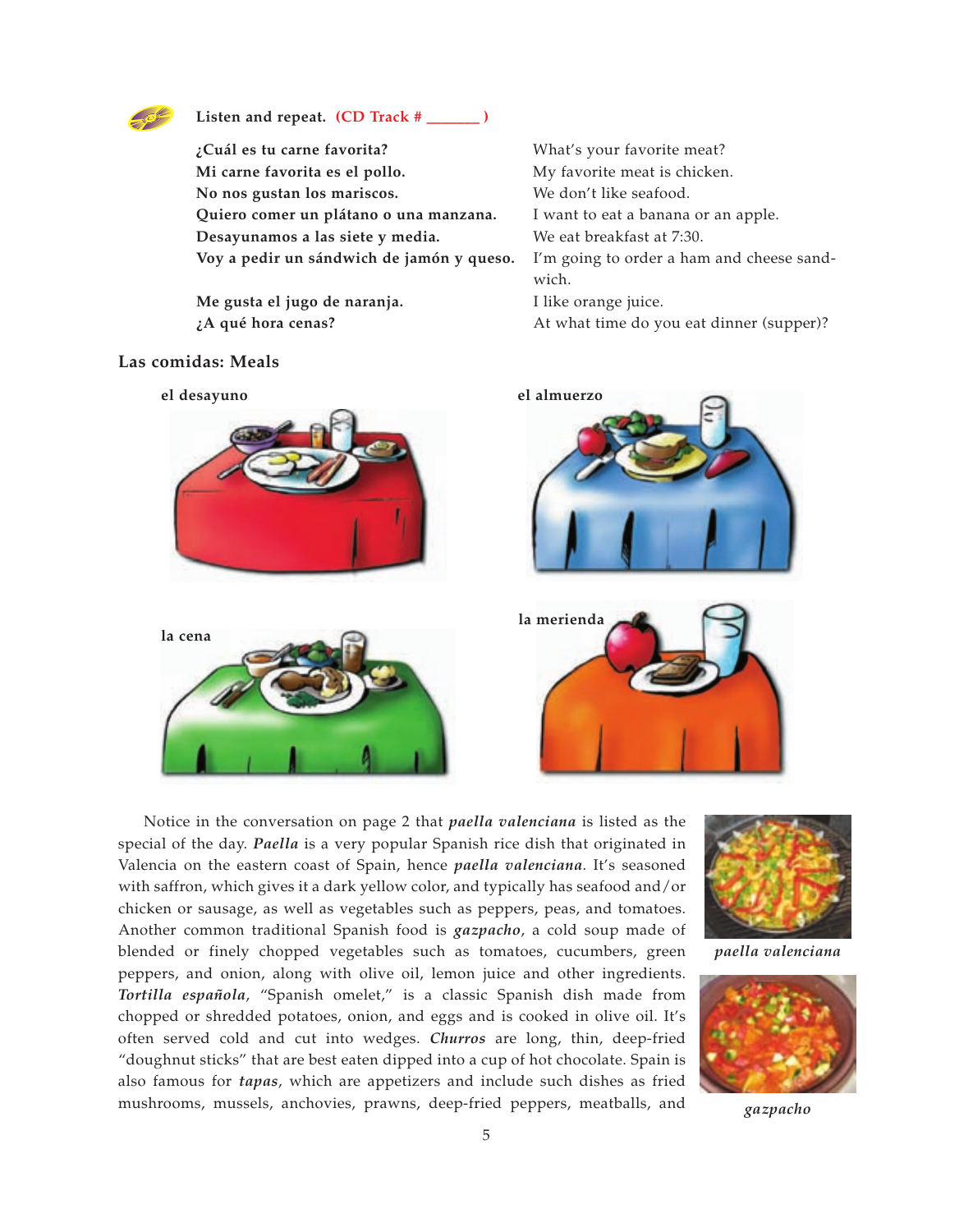different kinds of sausage and ham. Many Spanish bars specialize in *tapas*. Wine is also common is Spain, and many excellent wines are produced there.

Staples of the Mexican diet include tortillas, beans, rice, and peppers. Many delicious fruits are also common, such as mangoes, melons, papayas, pomegranates, guavas and limes. The national dish of Mexico is *mole* (pronounced mo-lay). It is a thick, rich sauce that traditionally has 20 or more ingredients, takes hours to prepare, and is usually served on chicken or turkey. There are many different kinds of mole; the best-known one is *mole poblano*. It's made with dried peppers, ground nuts or seeds, raisins, a dark and bitter type of chocolate, and various spices and other ingredients.

Many other foods and drinks are commonly found in several different Spanish-speaking countries. For example, *empanadas* are popular in South America, especially in Chile and Argentina. These stuffed pastries may be baked or fried and can have a variety of fillings: meat, cheese, fish, seafood, vegetables, and fruit. *Ceviche* is raw fish or seafood marinated in citrus juices with onion and other seasonings. Each country has its own special types of *ceviche*. *Chorizo* is a spicy pork sausage common in Spain and in several Latin American countries. In Spain it's dry-cured and seasoned with paprika and garlic. *Horchata* is a traditional Mexican drink that is also popular in Spain and in Central American countries such as El Salvador, Guatemala and Nicaragua. This milky-looking drink is made from water, rice, sugar, and cinnamon.

Breakfast in Spanish-speaking countries is usually not a large meal. Toast with butter and jam, along with *café con leche* (half a cup of strong coffee with half a cup of milk added) are common, especially in Spain.

The largest meal of the day is lunch, which is called *la comida* in Spain and Mexico. (Notice that *la comida* is also the word for *meal* and for *food*.) Lunch is usually served between 2:00 and 3:00, and family members often come home from work or school to eat together.

The evening meal, which may be called dinner or supper in the United States, is *la cena*. It is a lighter meal and is usually served at 9:00 or later. Between lunch and dinner people may eat a late afternoon snack (often between 5:00 and 6:00). In Spain this is known as *la merienda*.

Many Spanish words vary, depending on the country or part of the country. For example, you've already learned *la alcoba*, *la recámara*, and *el dormitorio* to all mean *the bedroom*. This is also true of many food-related words. While you need to memorize only the words found in your vocabulary lists, it's good to at least be aware of some of the differences. Here are a few examples.

| English     | Spanish     | <b>Additional Spanish</b> |
|-------------|-------------|---------------------------|
| potato      | papa        | patata (used in Spain)    |
| juice       | jugo        | zumo                      |
| peach       | durazno     | melocotón                 |
| peas        | guisantes   | chícharos                 |
| green beans | habichuelas | judías, ejotes            |
| corn        | maíz        | elote                     |
| waiter      | camarero    | mesero                    |
| sandwich    | *sándwich   | bocadillo                 |
| cake        | pastel      | torta                     |

\* In Spanish the word *sandwich* has an accent; however, it is also sometimes spelled without one. LIFEPACs will use the accent.



*mole*



*ceviche*



*horchata & churro*